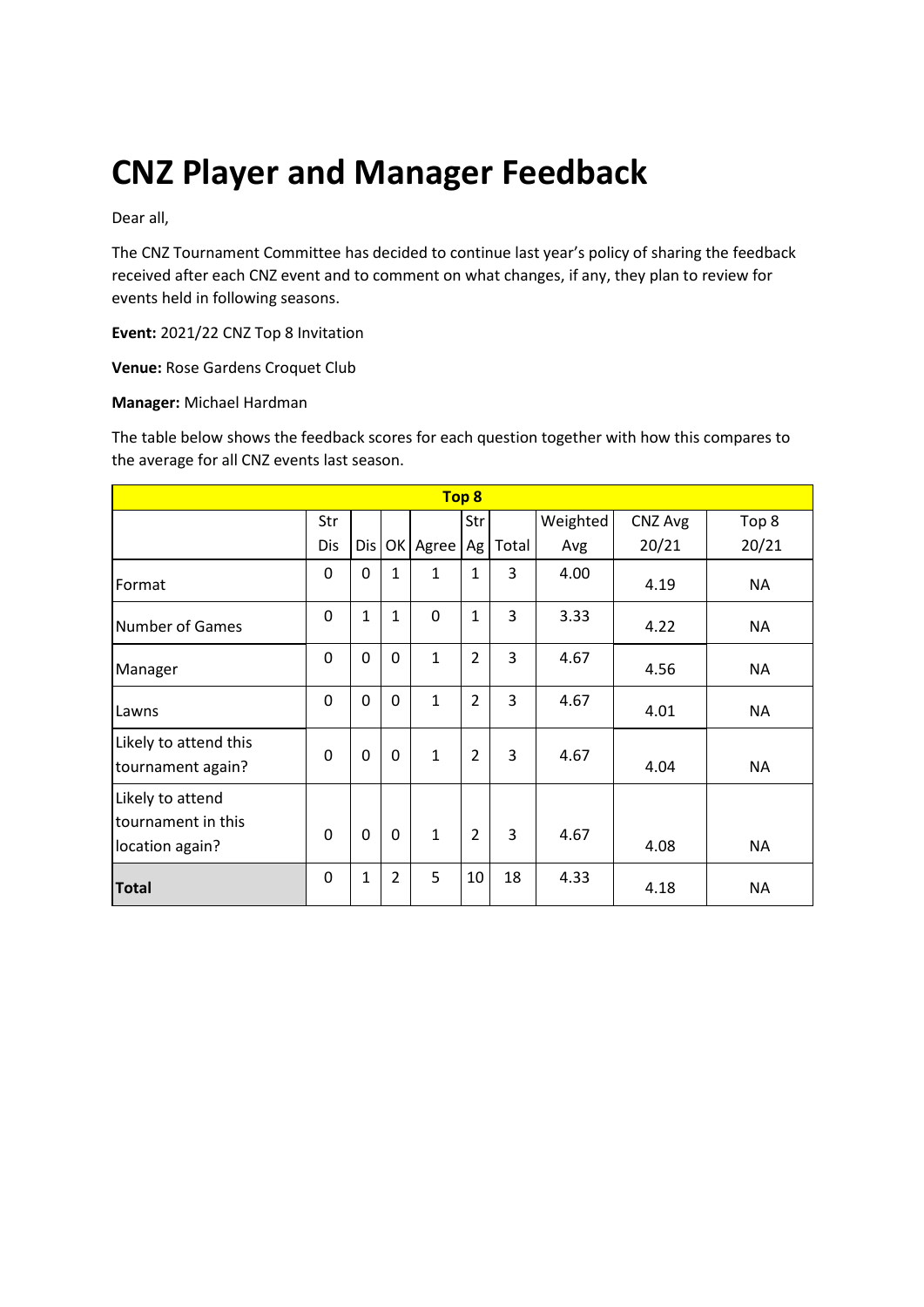# **Response to feedback**

# **Format - the following feedback was received**

- The format was changed during the tournament as it was becoming clear to everyone that it would not be completed.
- Insufficient time to complete the advertised format. Necessarily changed midway to achieve a result. TC needs to reconsider the duration to maintain the preferred format for this event.
- Double round robin is a tried and tested format, no problems with that. Due to (excellent) lawn conditions, it became obvious after day 1 that the tournament would not finish. The players agreed as a group that the only feasible way of finishing the tournament was to change the format. The best of several bad options was seeded knockout after first round robin. It was a bad format, but it is what we all agreed to in order to obtain a satisfactory result, and as such I have no problems with it. I had more of a problem with the decision not to backfill the tournament with a player from the Edwina Thompson after a late withdrawal in the Top 8 caused a 7-player event. The yearbook states that players WILL be promoted from the ET if required. As a result, there was a bye in every round.

### **CNZ TC Response**

There was a decision made not to promote players from lower invites into this one as it would have left one of the other events with 5 players.

TC is reconsidering the duration of invitation events, to enable more time for them to reach a conclusion.

## **Number of games per day - the following feedback was received**

- All good until the required format change. Sat out the final day with no meaningful match or opponent to play.
- The intended number of games per day was 4, this wasn't possible in reality given the quick lawns. I have no problem with that, as when a player was playing a game, they got more than enough play! The main issue was that no promotion was done from the ET, causing a bye in every round, and meaning players often had a 4 or 5 hour wait for a game.

### **CNZ TC Response**

N/A

# **Lawns – the following feedback was received**

- Yes, but were challenging.
- Lawns were good. Two-paced but challenging as they should be for this event.
- Fantastic lawns, big thanks to Rose Gardens for this. More AC events should be held at this club, it is an asset to the tournament hosting calendar.

#### **CNZ TC Response**

Many thanks to Rose Gardens for providing fast and challenging lawns for this event.